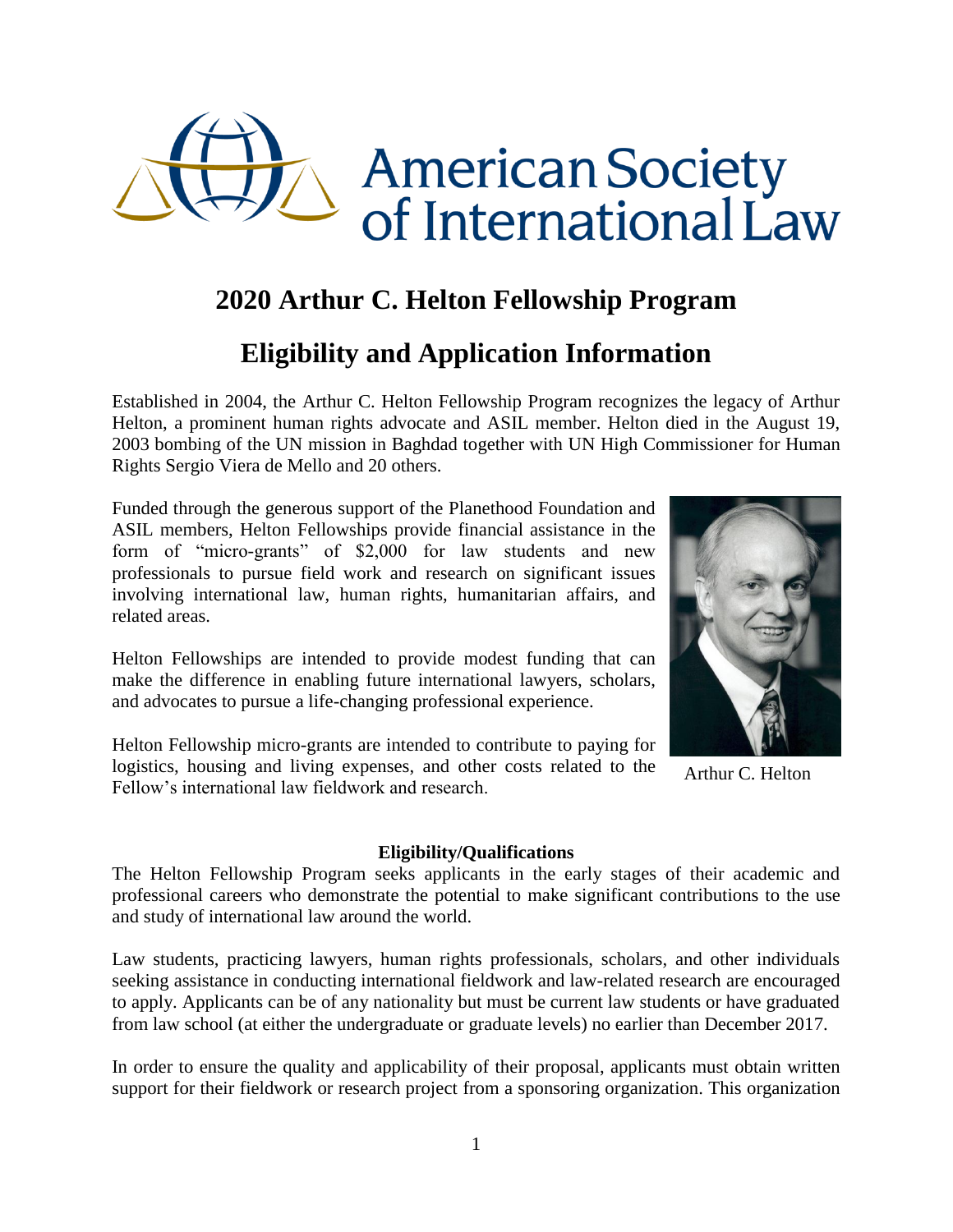can be any educational institution, international organization, governmental agency, or nongovernmental organization working in international law, human rights, humanitarian affairs, international criminal law, or related areas. The sponsoring organization must provide a letter of support for the applicant clearly indicating their awareness of the proposed project, the role that they will play in assisting the potential Helton Fellow in completing the project, and the value of the project to the organization's mission, the surrounding region, and/or the relevant field of international law. Individuals pursuing independent research or fieldwork are not eligible for Helton Fellowships. Applicants should also identify other potential sources of funding to cover costs related to their fieldwork. ASIL does not assist in securing organizational sponsorship or alternative funding for Fellows.

Fellows must begin their fieldwork between April 2020 and September 2020. Helton Fellow projects must be completed no later than March 2021.

In acknowledgement of Arthur C. Helton's commitment to human rights and humanitarian affairs in the field, preferential consideration may be given to applications demonstrating a significant fieldwork component as well as those involving the human rights of refugees, internally displaced persons, and other vulnerable populations. Applications for fieldwork in the area of international criminal law and international humanitarian law are also encouraged.

Applicants will be considered by the Helton Fellowship Selection Committee on the basis of the written materials included in the application package. No interviews or any other communications with applicants will be conducted.

### **Application Requirements**

Successful applications must be submitted by the deadline to [fellowship@asil.org](mailto:fellowship@asil.org) and must include the following materials:

- Helton Fellowship application form
- Project Budget
- Writing Sample (limit of 10 pages)
- Current CV or résumé
- Confirmation of law student status and/or date of graduation from law school
- Letter of support from your sponsoring organization, including details of your proposed project, impact of the project to the sponsoring organization, on the region, or in the relevant field of international law and
- Two letters of recommendation or support.

**Application Form:** The Helton Fellowship application form includes space for a description of your proposed project; the impact you see the project having in the sponsoring organization, the geographic region, and/or the relevant field of international law; and the importance of this project towards your international career development goals.